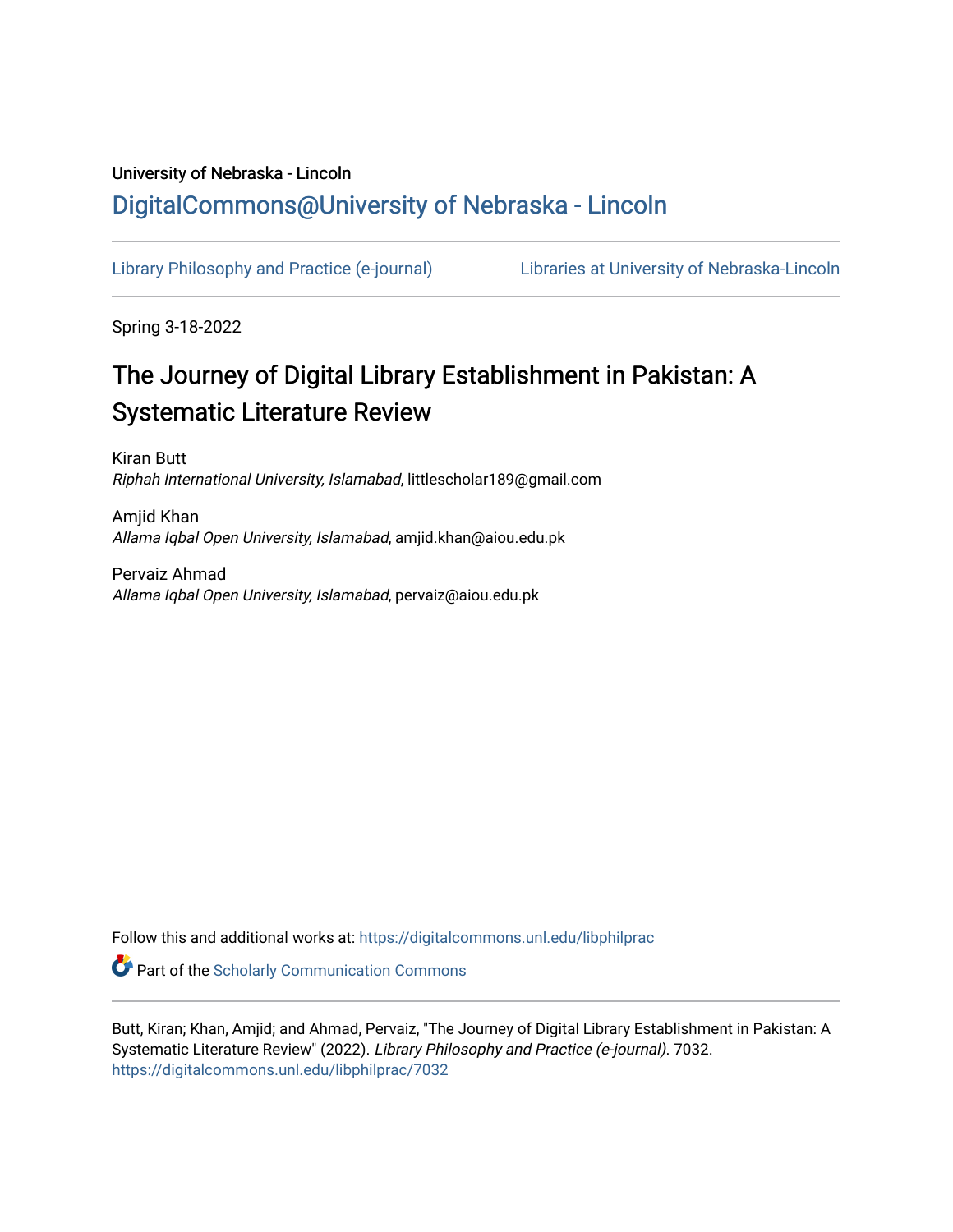# **The Journey of Digital Library Establishment in Pakistan: A Systematic Literature Review**

**Kiran Butt**

Riphah International University, Islamabad [littlescholar189@gmail.com](mailto:littlescholar189@gmail.com)

# **Dr. Amjid Khan**

Assistant Professor, LIS Allama Iqbal Open University, Islamabad Email: [amjid.khan@aiou.edu.pk](mailto:amjid.khan@aiou.edu.pk)

&

**Dr. Pervaiz Ahmad** Professor, LIS Allama Iqbal Open University, Islamabad Email: [pervaiz@aiou.edu.pk](mailto:pervaiz@aiou.edu.pk)

# **Abstract**

This study examined the published literature on digital library resources and the users' experiences (*i.e.* satisfaction level, motivating factors, and major challenges) with these resources in Pakistan. Several e-databases were consulted including Research Gate', ScienceDirect, Web of Science, and Google Scholar to retrieve relevant literature. The study adopted a systematic literature review approach followed by PRISMA guidelines. Out of 323 articles, a total of 22 relevant studies were included based on pre-defined inclusion and exclusion criteria. The findings of this study reveal that most of the endusers are satisfied with the digital library resources, and they consulted these resources for academic and research endeavors. The authenticity and accuracy of the DLRs were the main motivating factors in the effective use of DLRs. Furthermore, this study consolidated several factors faced by end-users while using DLRs. The results of this study could help the policymakers, HEC authority, LIS professionals to further improve access to DLRs and resolve the problems facing end-users in the country. Moreover, the findings of this study will help the university administration and library authority to plan the subscription of resources keeping in view the associated barriers.

**Keywords:** HEC digital library; users' satisfaction; electronic resources; motivational factors; challenges; systematic literature review; Pakistan.

# **Introduction and background of the study**

The first digital library (DL) project started in the 1990s (Pavani, 2007), and it encompasses other terms like a virtual library, desktop library, electronic library, and library without walls (Saracevic & Dalbello, 2001). The digital contents may be locally held or accessed remotely via a computer network and possess resources like e-books, e-journals, and e-databases (Sahak & Masrek, 2014). According to Sharma *et al*. (2011), researchers, research R&D organizations, and academicians worldwide and particularly in developing countries are adopting digital library resources to meet their academic and research needs. Digital libraries are also critical for smooth e-learning as it offers a variety of information services anytime and anywhere (Alzaza & Zulkifli, 2007). In 1974, University Grant Commission (UGC) was established to promote standards of Higher Education in Pakistan. However,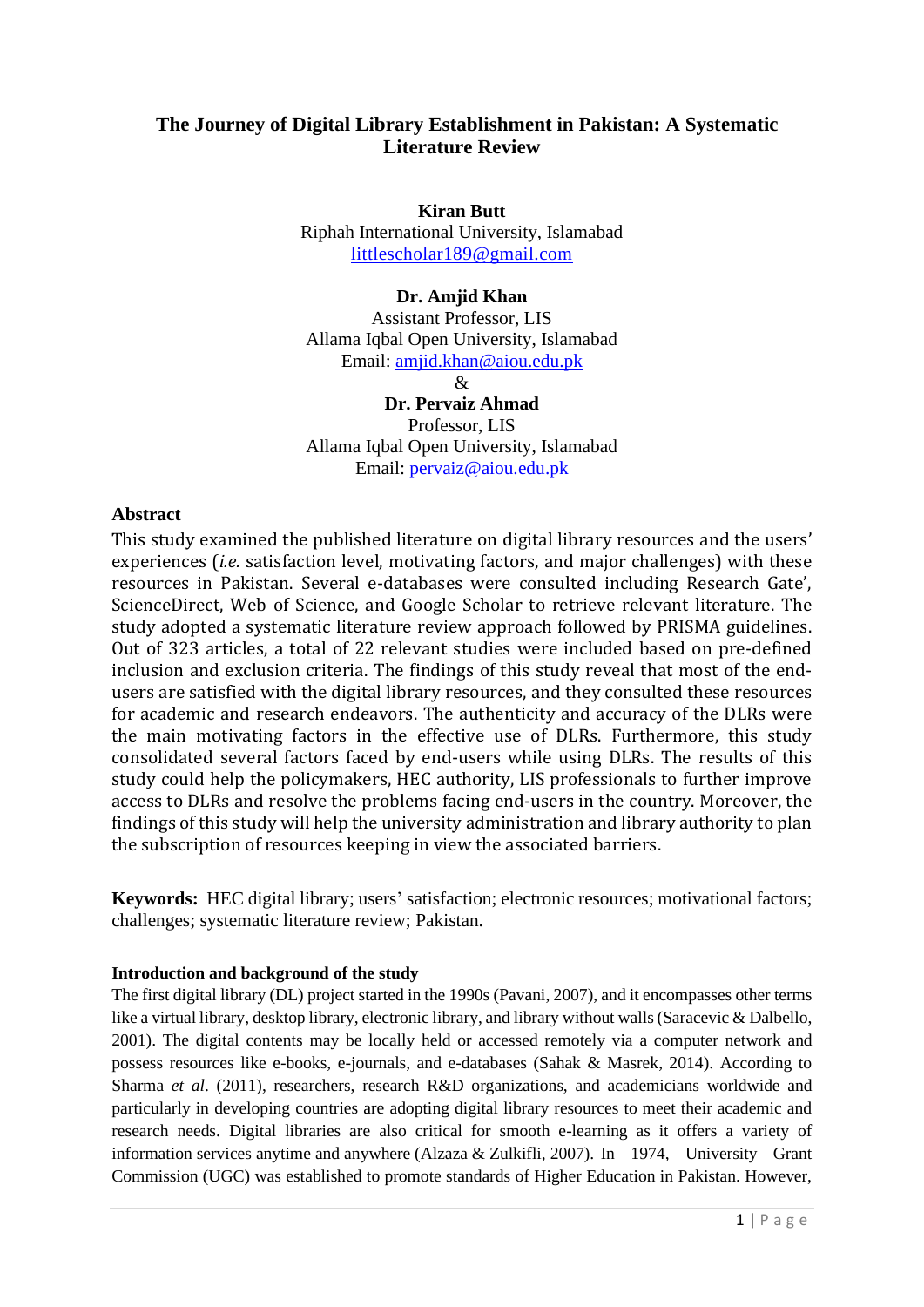it was a funding body later it was restructured in 2002 as the Higher Education Commission (HEC) of Pakistan. The main objective behind its establishment was to upgrade the existing infrastructure of universities and to regulate the research activities (Rafiq & Ameen, 2012; said, 2006). Among other initiatives, the HEC had launched a national digital library program (NDLP) in 2004 aimed at achieving excellence in higher education which providing access to 75,000 peer review e-journals and e-books, world-renowned e-databases, on a wide range of disciplines *[\(http://www.digitallibrary.edu.pk/\)](http://www.digitallibrary.edu.pk/)* to meet the scholarly information needs of Pakistani community (HEC Digital Library, 2020). Access to HEC DL is made available to about 250 public and private academic institutions, and R&D organizations in the country. Numerous researchers such as Ahmad and Amjid (2014), Arif and Ameen (2011), Mirza and Mahmood (2012), Tahir, Mahmood, and Shafique (2010) reported that both research students and faculty members were adopting e-resources for different academic and research needs in Pakistan. Consequently, several studies have determined the impact of HEC digital library resources on research productivity (Ahmed and Uzair, 2017; Arif & Kanwal, 2009; Khan & Ahmed, 2013a, 2016b); Khan *et al*., 2017; and Rafi, Jian Ming & Ahmed, 2019).

Some researchers also explored the issues influencing the use of HEC DL resources (Arif & Kanwal, 2009; Bhatti & Asghar, 2014; Iqbal, Akhtar & Muhammad, 2017; Khan & Ahmed, 2013; Khan, Ahmed & Masrek, 2014; Mubeen, Soroya & Mahmood, 2021; Warraich & Tahir, 2009). Hence, no systematic study has been conducted to investigate the users' satisfaction, motivational factors, and challenges associated with the use of HEC DL in the study context. Thus, this study was conducted to evaluate users' experiences with HEC DL using Meta-analysis and systematic literature review (SLR) approaches.

# **Research Questions**

*RQ1:* What is the satisfaction level of users regarding the usage of HEC DL resources and services? RQ2: What are the motivating factors of users behind the use of HEC DL resources and services? RQ3: What challenges being faced by users while accessing HEC DL resources and services?

# **Methodology**

To achieve the main purpose of this study, a systematic literature review was conducted by following PRISMA (Preferred Reporting Items for Systematic Reviews and Meta-Analysis (PRISMA; Moher *et al.* (2009) to identify the relevant published studies on HEC DL resources and services. Initially, a systematic search of the literature was consulted using Advanced Boolean Operators on renowned edatabases such as LISTA (Library Information Science & Technology Abstracts) a platform of *EBSCO-Host*, Web of Science, and Google Scholar for locating articles on HEC DL in Pakistan. Different strings were used to ensure that each study must have used the term(s) *"*HEC digital library" OR "Pakistan national digital library" AND "resources" AND "services", HEC digital library OR NDL AND Pakistan AND resources AND services, "HEC digital library" OR "Pakistan national digital library" AND "electronic resources" AND "electronic Journal" AND "e-book\*" AND "Databases" AND "services", "HEC digital library" OR "Pakistan national digital library" AND "resources" AND "services" "users' satisfaction", "impact of HEC digital library" *and 'challenges/obstacles/issues/problems* faced by users/scholars while accessing HEC digital library resources and services (Table 1).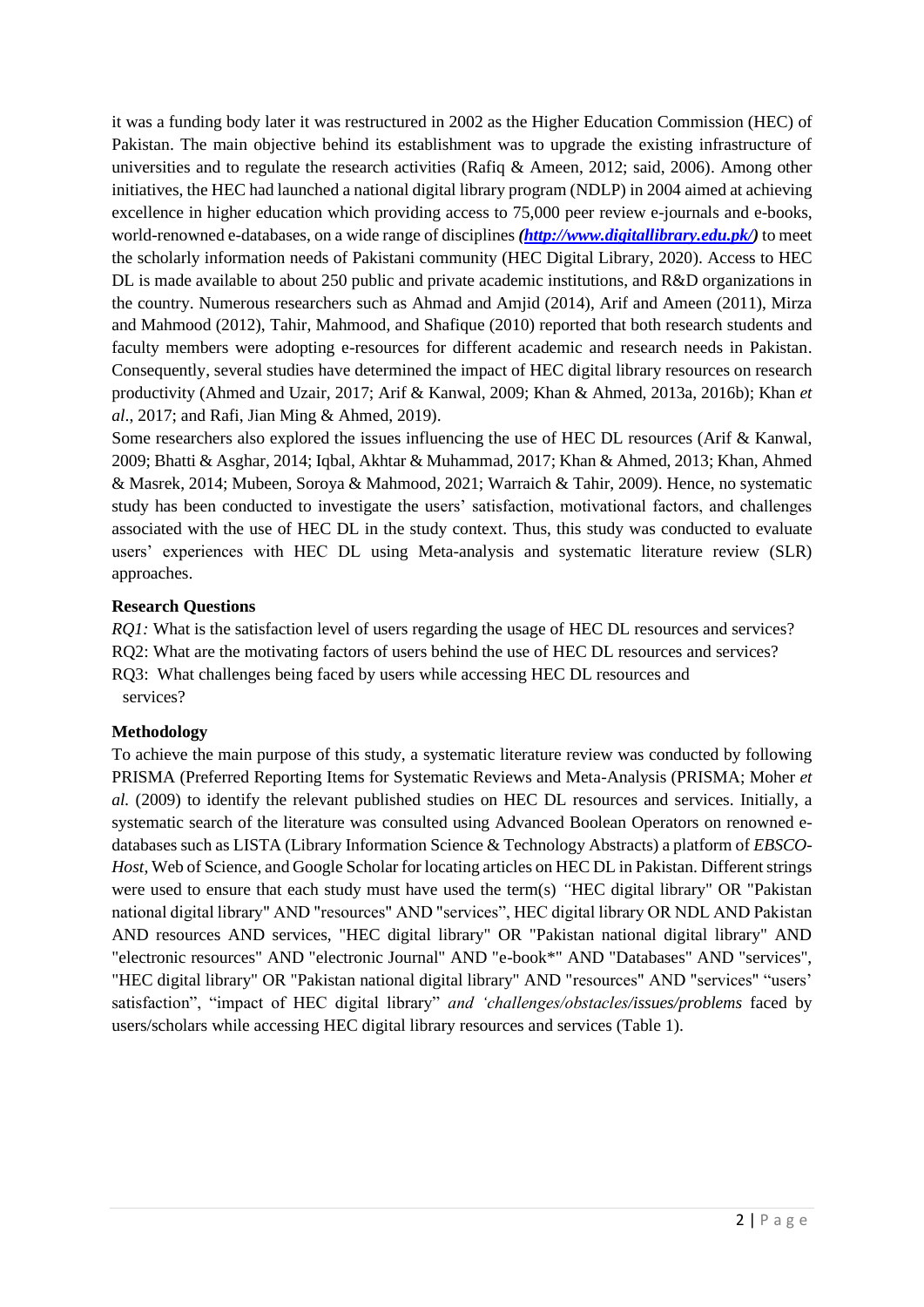#### Table 1

| <b>Search Strings</b>                                                                                                                                                  | English<br><b>Articles</b> | Google Scholar Web of Science | <b>LISTA</b><br>English Articles Academic journals/<br><b>English</b> |
|------------------------------------------------------------------------------------------------------------------------------------------------------------------------|----------------------------|-------------------------------|-----------------------------------------------------------------------|
| "HEC digital library" OR "Pakistan national digital<br>library" AND "resources" AND "services"                                                                         | 274                        |                               |                                                                       |
| HEC digital library OR NDL AND Pakistan AND<br>resources AND services                                                                                                  |                            |                               | 12                                                                    |
| "HEC digital library" OR "Pakistan national digital<br>library" AND "electronic resources" AND "electronic<br>Journal" AND "e-book*" AND "Databases" AND<br>"services" |                            | 11                            |                                                                       |
| "HEC digital library" OR "Pakistan national digital<br>library" AND "resources" AND "services" "users'<br>satisfaction" "impact of HEC digital library"                |                            | 26                            |                                                                       |
|                                                                                                                                                                        | Total                      |                               | 323                                                                   |

*Searching strings used on Google Scholar, LISTA, and Web of Science*

These databases allowed authors to assemble a comprehensive list of all relevant articles. Thus, a total of 323 articles were retrieved through searching in these databases. But their relevancy to the aims/objectives of the study had to be determined so the process of scooping was carried out. In this regard, an inclusion criterion was used to determine which study to be included and excluded. The inclusion criteria are given in Table 02.

#### Table 2

*Inclusion and Exclusion Criteria*

| <b>Inclusion Criteria</b>           | <b>Exclusion Criteria</b> |
|-------------------------------------|---------------------------|
| Only English publication            | Non-English               |
| <b>HEC</b> digital library Pakistan | Any other digital library |
| Accessible Articles                 | Non-Accessible Articles   |
| Article                             | Books, Thesis             |
| Only English publication            | Non-English               |

*Filtering:* Articles were filtered by reviewing the abstract of the extracted papers. All studies have been reviewed keeping in view the pre-defined inclusion and exclusion criteria. Duplicate as well as irrelevant studies were removed. Fig. 1 shows that the selection was made after a five-stage filtering process. Thus, a total of 22 studies had met the research objectives. Next, the information was extracted from each relevant study to answer the research questions.

*Quality assessment of selected studies:* Several quality assessment checklists are developed and used over time (Khanet *al.,* 2011). The present studies were assessed and marked out of 13 points score. According to Kitchenham (2004), and equal to 09 or more than 09 points is a good score out of 13 for measuring quality assessment. These studies were measured based on research questions, research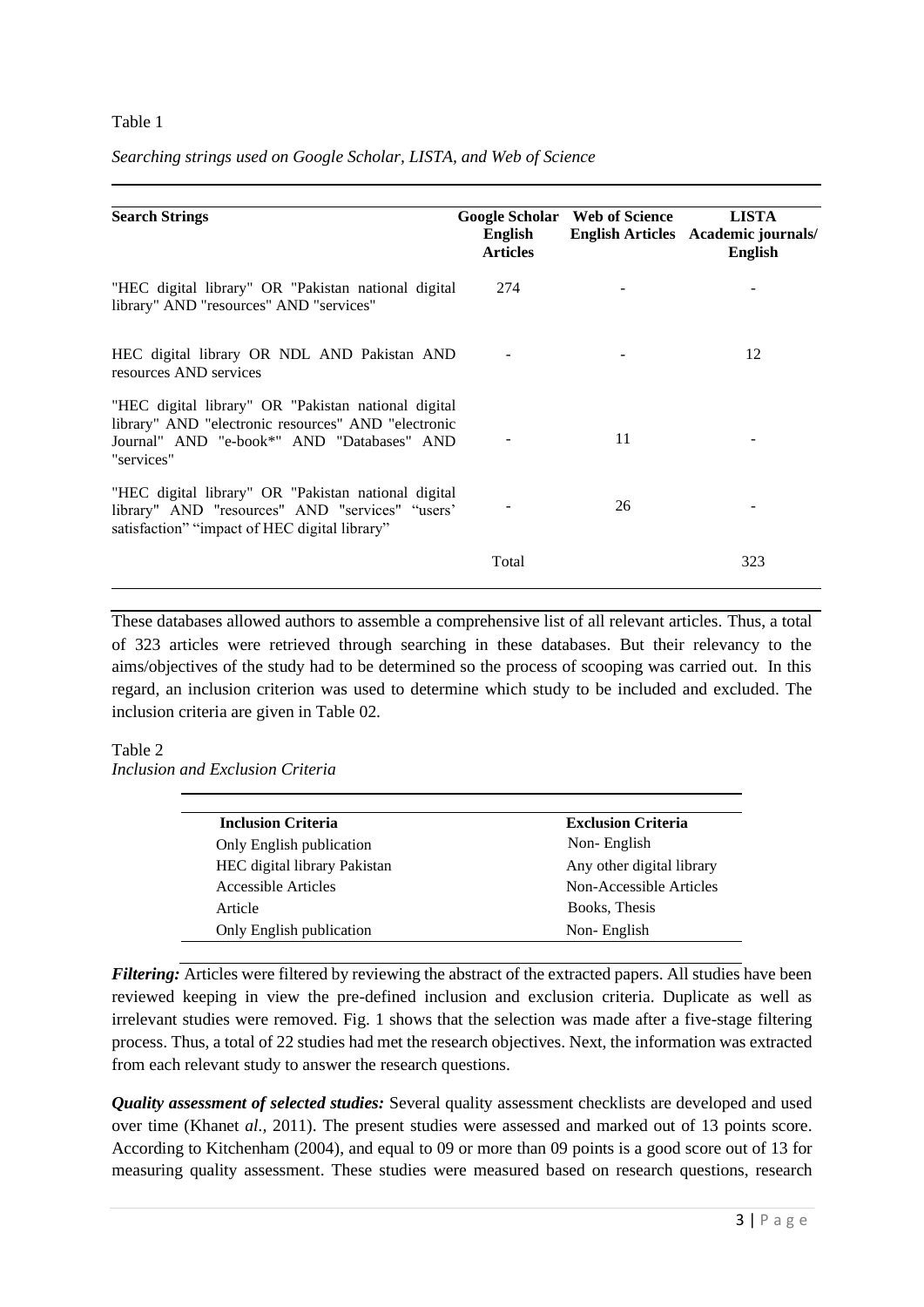design, sample size, data collection tools, response rate, coding and analyses, and presentation of the data. Table 3 shows the overall range of total scores of selected studies which are between 08-12 points. In the present study, Boynton and Greenhalgh (2004) checklist was used to evaluate the quality of each study. This checklist has been used widely in several SLRs to evaluate the quality of research publications (Rafique & Mahmood, 2018). Further, the selected studies were reviewed keeping in view the pre-defined inclusion and exclusion criteria while duplicate, as well as irrelevant studies, were removed. Fig. 1 shows that the selection was made after a five-stage filtering process.

*Validity and Reliability:* Keeping in view the importance of validity and reliability components in a research study, this paper reported the results of only high-quality studies with no evidence of biases, and the data was entered in a standardized format. The searching, as well as the selection process, was used (see Figure 1) that postulates all stages of the process: consulted databases, obtained documents deleted at each stage as well as the reasons behind their removal (Moher *et al.,* 2009). Further, each process from searching the relevant articles to the final selection of the articles as well as data extraction was checked twice to ensure the accuracy of the data.



Figure1. Flow chart of records retrieved, screened, and included in SLR based on PRISMA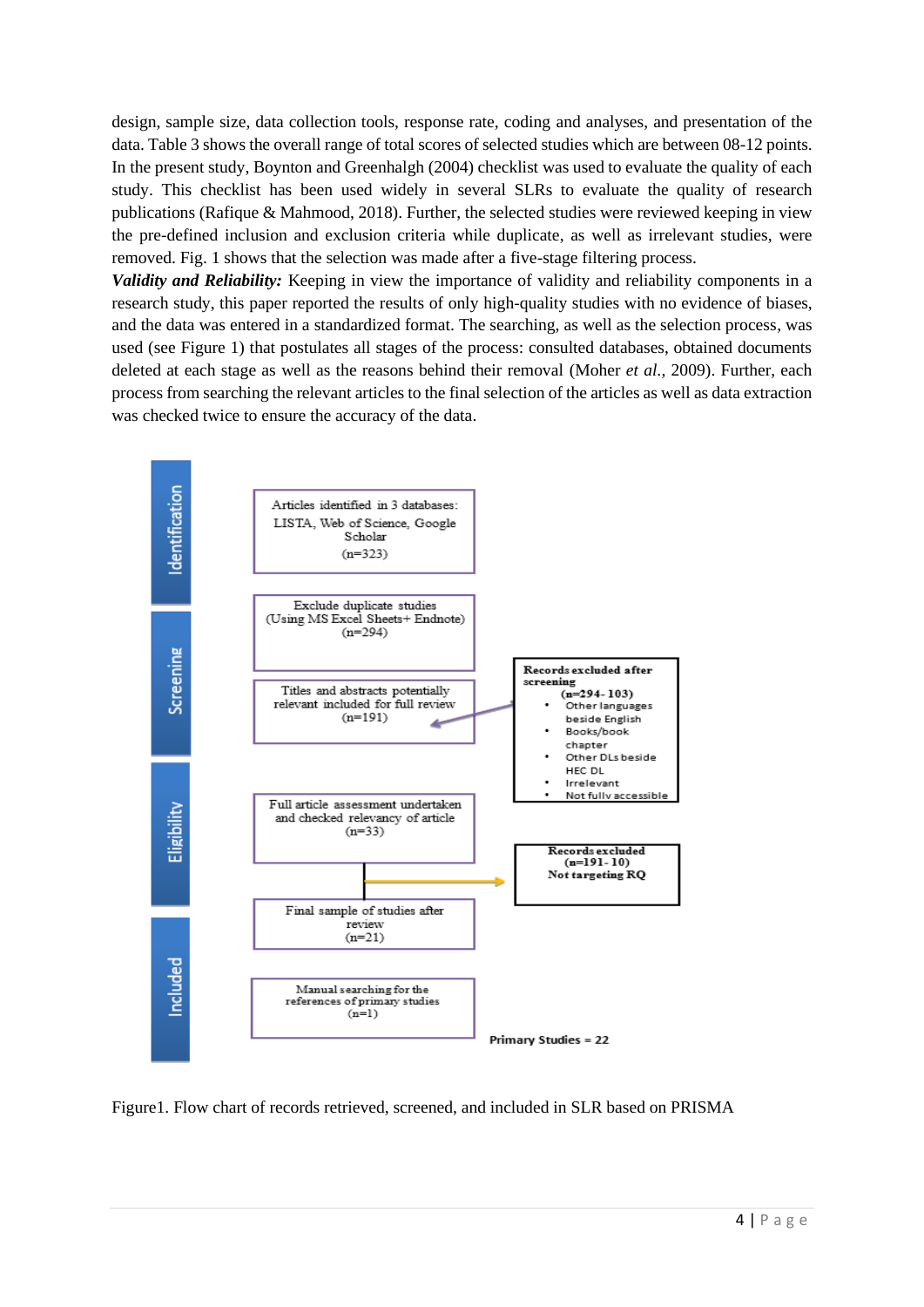Table 3 *Quality Assessment*

| <b>Studies</b>                                      | Score of<br><b>Questions Sampling</b> | Score of       | Score of<br>Data  | Score of     | Score of<br>Response Coding and     | Score of<br>Results'             | <b>Grand Total</b><br>(Total 13) |
|-----------------------------------------------------|---------------------------------------|----------------|-------------------|--------------|-------------------------------------|----------------------------------|----------------------------------|
|                                                     | and Design (Total 2)                  |                | <b>Collection</b> | (Total 1)    | <b>Analysis (Total Presentation</b> |                                  |                                  |
|                                                     |                                       |                | tool (Total 4)    |              | 2)                                  | (Total 2)                        |                                  |
| Ahmed, S., & Uzair, A. (2017)                       | Pakistan                              |                | M.Phil.,          |              | Impact of non-Non-                  |                                  | Mix                              |
|                                                     |                                       |                | Ph.D. LIS         | 90           |                                     | access journals accessibility of |                                  |
|                                                     |                                       |                | researchers       |              | on research                         | material                         |                                  |
| Khan, A., & Ahmed, S. (2020)                        | 2                                     | 2              | 3                 | 1            | $\overline{2}$                      | 2                                | 12                               |
| Ahmed, S., & Uzair, A. (2017)                       | $\mathbf{1}$                          | 2              | $\overline{2}$    | 1            | 1                                   | $\mathbf{1}$                     | 8                                |
| Khan, A., Ahmed, S., Khan, A., &<br>Khan, G. (2017) | $\overline{2}$                        | 2              | 3                 | $\mathbf{1}$ | 1                                   | 1                                | 10                               |
| Khan, A., Ahmed, S., & Masrek, M.2<br>N. (2014)     |                                       | $\overline{2}$ | 3                 | $\mathbf{1}$ | $\overline{2}$                      | $\mathbf{1}$                     | 11                               |
| Arif, M., & Kanwal, S. (2009).                      | 2                                     | 1              | 3                 | 1            | $\overline{2}$                      | 1                                | 10                               |
| Arshad, A., & Ameen, K. (2014).                     | $\overline{2}$                        | $\mathbf{1}$   | 3                 | $\mathbf 1$  | $\overline{2}$                      | $\mathbf{1}$                     | 10                               |
| Arshad, A., & Ameen, K. (2018).                     | 1                                     | $\mathbf{1}$   | 3                 | 1            | $\overline{2}$                      | $\mathbf{1}$                     | 9                                |
| Bhatti, R., Chohan, T. M., &                        | 2                                     | 1              | 2                 | 1            | 1                                   | $\mathbf{1}$                     | 8                                |
| Asghar, M. B. (2014)                                |                                       |                |                   |              |                                     |                                  |                                  |
| Iqbal, M. J., Akhtar, N., &<br>Muhammad, S. (2017). | 1                                     | $\overline{2}$ | 3                 | $\mathbf{1}$ | $\overline{2}$                      | $\mathbf{1}$                     | 10                               |
| Hussain, M. (2019).                                 | $\overline{2}$                        | $\mathbf{1}$   | 3                 | $\mathbf{1}$ | 2                                   | $\overline{2}$                   | 11                               |
| Khan, A., & Ahmed, S. (2016).                       | $\overline{2}$                        | $\overline{2}$ | 3                 | 1            | 2                                   | $\overline{2}$                   | 12                               |
| Khan, A., & Ahmed, S. (2020)                        | $\overline{2}$                        | 2              | 3                 | 1            | $\overline{2}$                      | $\mathbf{1}$                     | 11                               |
| Warraich, N. F., & Ameen, K.<br>(2008).             | $\overline{2}$                        | 1              | 3                 | 1            | $\mathbf{1}$                        | $\mathbf{1}$                     | 9                                |
| Warraich, N. F., & Ameen, K.<br>(2010)              | $\overline{2}$                        | $\overline{2}$ | 2                 | $\mathbf{1}$ | $\overline{2}$                      | $\overline{2}$                   | 11                               |
| Sultan, M., & Rafiq, M. (2021).                     | 2                                     | $\mathbf 1$    | 3                 | 1            | $\overline{2}$                      | $\mathbf{1}$                     | 10                               |
| Rafique, A., Ameen, K., & Arshad, 2<br>A. (2019).   |                                       | 1              | 3                 | 1            | $\overline{2}$                      | $\mathbf 1$                      | 10                               |
| Shafiullah, M. F. (2011).                           | 2                                     | $\mathbf 1$    | 3                 | 1            | $\overline{2}$                      | $\mathbf{1}$                     | 10                               |
| Rafi, M., JianMing, Z., & Ahmad, K.2<br>(2019).     |                                       | 1              | $\overline{2}$    | 1            | $\overline{2}$                      | $\mathbf{1}$                     | 9                                |
| Safdar, M., & Rehman, S. U.<br>(2015)               | $\mathbf 1$                           | $\mathbf{1}$   | 3                 | $\mathbf{1}$ | 2                                   | $\mathbf{1}$                     | 9                                |
| Mubeen, I., Soroya, S. H., &<br>Mahmood, K. (2021)  | $\mathbf{1}$                          | $\mathbf{1}$   | 3                 | $\mathbf{1}$ | $\overline{2}$                      | $\overline{2}$                   | 10                               |
| Sadruddin, M. M. (2015).                            | 1                                     | $\mathbf{1}$   | 3                 | 1            | 2                                   | $\mathbf{1}$                     | 9                                |
| Rafi, M., Ahmad, K., & Ming, Z. J.<br>(2020).       | 1                                     | 1              | 3                 | 1            | $\overline{2}$                      | $\overline{2}$                   | 10                               |
| Khan, A., & Ahmed, S. (2013).                       | 2                                     | $\overline{c}$ | $\overline{c}$    | 1            | 2                                   | $\overline{2}$                   | 11                               |
| <b>Quality Score Expected</b>                       | 46                                    | 46             | 92                | 23           | 46                                  | 46                               | 299                              |
| <b>Quality Score Obtained</b>                       | 39                                    | 32             | 64                | 23           | 42                                  | 30                               | 230                              |
|                                                     |                                       |                |                   |              |                                     |                                  |                                  |

#### **Results**

*Overview of studies:* Searching strings were run into Web of Science, LISTA, and Google scholar to acquire the related studies. A manual search was also performed to get more related studies using backward, forward citation approaches. A total of 323 studies were found on HEC DL and scanned to check their relevancies. The results were checked against the pre-defined inclusion, exclusion criteria and only 33 studies met the inclusion criteria. After importing results into MS excel and Endnote, the duplicate results were removed accordingly. The acquired results were checked for their full-text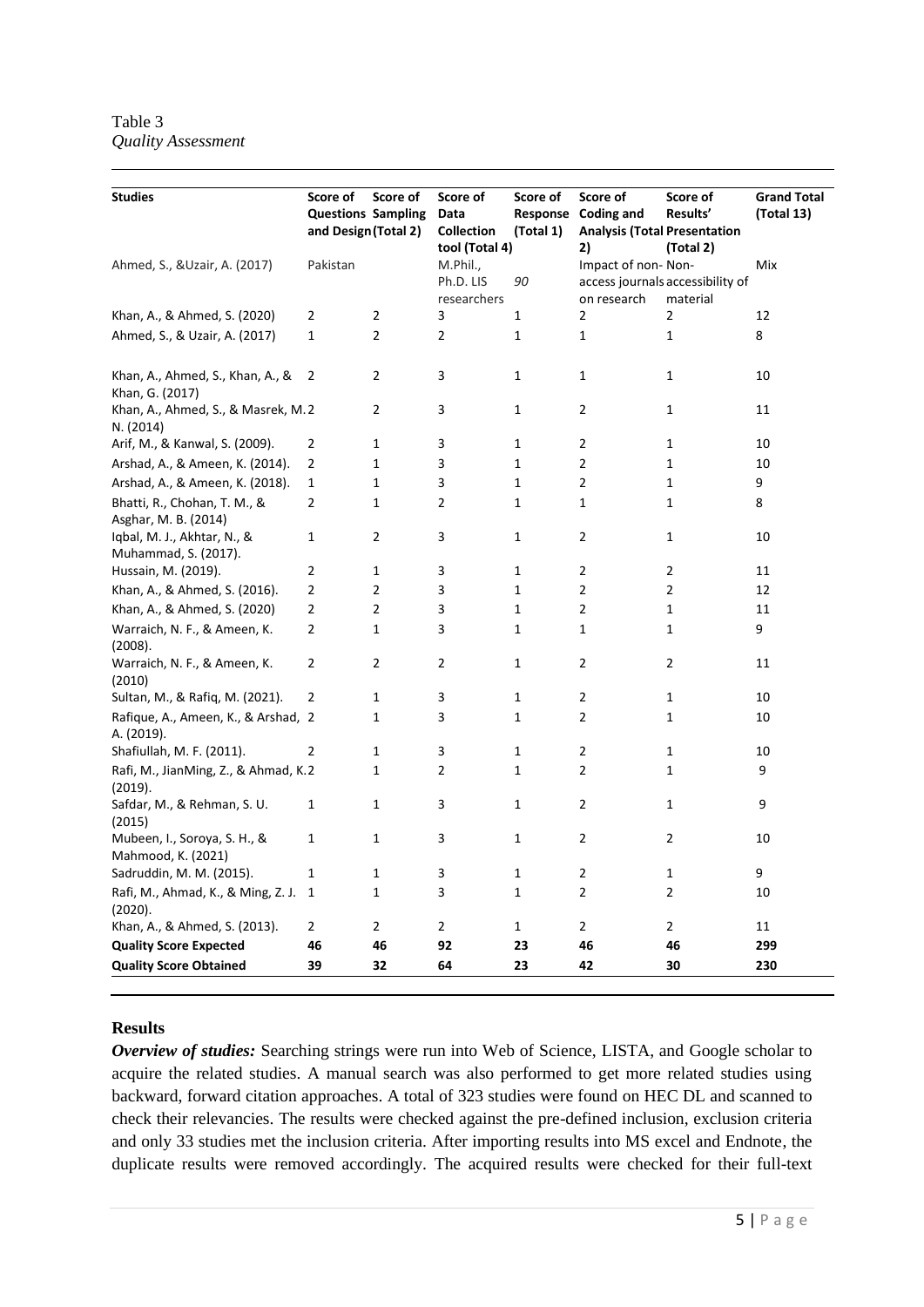availability and yielded only 22 studies that were finalized for inclusion. The selected studies were published in world-renowned databases/journals of the UK, US, and Pakistan. Out of them, seven (07) studies were published in Pakistani Journals, ten (10) in the UK, and only four (04) in USA LIS journals. Table 4 shows details of the studies. Out of 22 extracted studies 17 studies used quantitative method (Arif & Amin, 2009; Arshad & Amin, 2014; Arshad & Amin, 2018; Bhatti, Chohan & Chohan, 2014; Hussain, Rafi & Raffique, 2019; Iqbal, Akhtar & Muhammad 2017; Khan & Ahmed, 2013a, 2016b, 2017c, 2020d; Khan, Ahmed & Masrek, 2014; Mubeen, Soroya & Mahmood, 2021; Safdar & Rehman (2015); Shaffiullah, 2011; Sultan & Rafiq, 2021 and Warraich & Ameen, 2008), while 04 of them Ahmed & Uzair, 2017, Sadruddin, 2015; Warraich & Ameen, (2008a, 2010b, 2018c) were based on mix methods.

*Methodological nature of the studies:* most  $(n=10)$  used survey method  $(n=10)$  followed by four papers adopted random sampling, four papers used stratified random sampling while only 03 studies adopted convenient sampling (Table 4).

*Purpose of DL usage:* Table 5 shows that the HEC resources were being used by the research community. They were using HEC resources for research work as well as to improve their research quality. The other dominant purpose behind the use of HEC digital library resources was to prepare class assignments.

*Satisfaction level of the DL users:* A total of 12 studies reported that the users were satisfied with the HEC DL resources and services. These studies concluded that these resources fulfilled the information needs of end-users effectively (Table 6).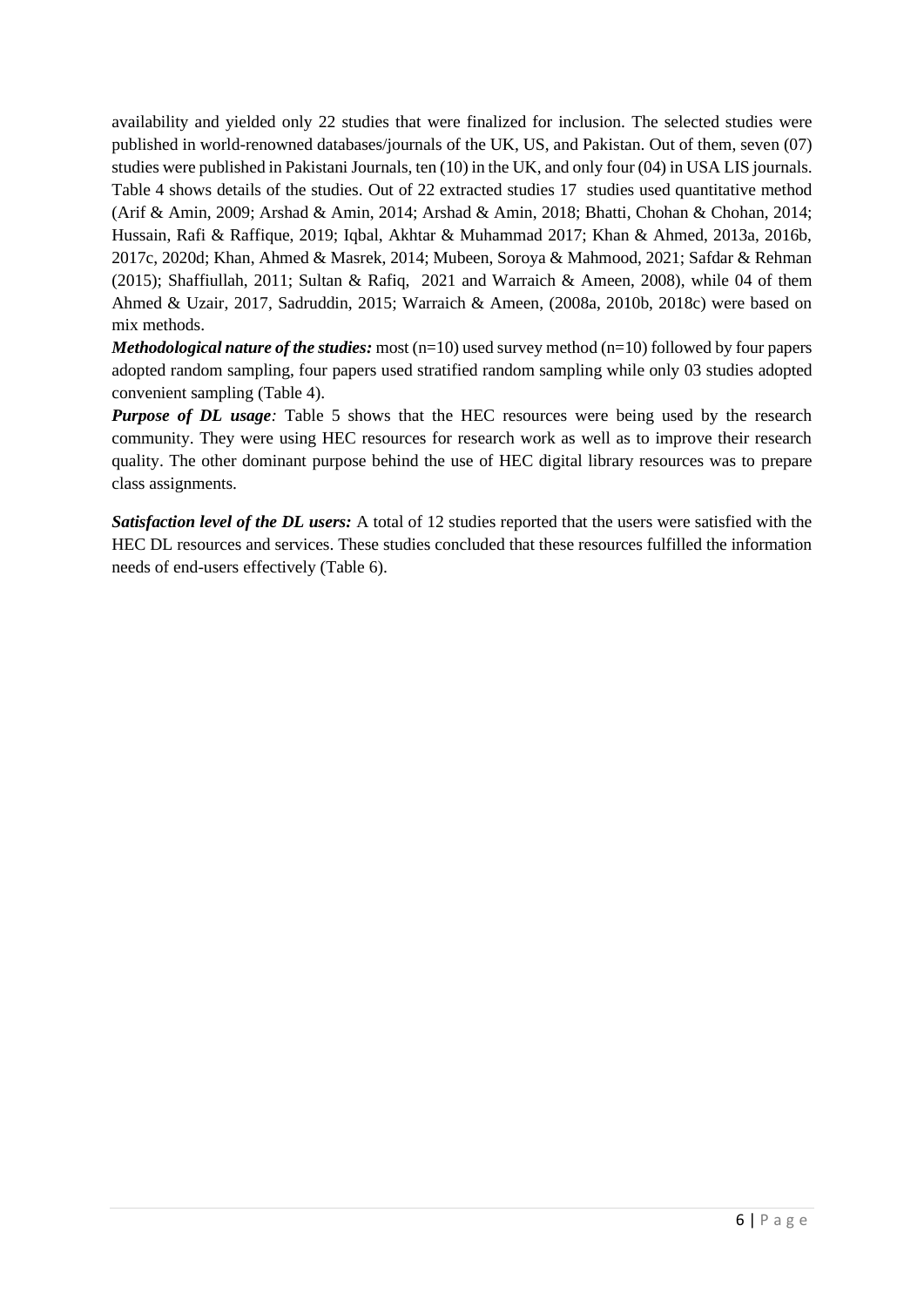# Table 4 *Selected articles for Systematic Literature Review*

| <b>Study</b>                                            | Country              | Population                        | <b>Sample size; Sampling</b><br>technique | <b>Aspect Covered</b>                                                                                                  | <b>Barriers</b>                                                                                                                                              | <b>Method</b>                                       |
|---------------------------------------------------------|----------------------|-----------------------------------|-------------------------------------------|------------------------------------------------------------------------------------------------------------------------|--------------------------------------------------------------------------------------------------------------------------------------------------------------|-----------------------------------------------------|
| Ahmed, S., &Uzair, A.<br>(2017)                         | Pakistan             | M.Phil., Ph.D. LIS<br>researchers | 90                                        | Impact of non-access journals on<br>research                                                                           | Non-accessibility of material Mix                                                                                                                            |                                                     |
| Khan, A., Ahmed, S.,<br>Khan, A., & Khan, G.<br>(2017)  | United<br>Kingdom    | Scholars                          | Convenient sampling<br>707                | Impact of electronic resources on<br>research productivity<br>Utilization of e-resources                               |                                                                                                                                                              | Ouantitative<br>Survey method                       |
| Khan, A., Ahmed, S., $\&$<br>Masrek, M. N. (2014)       | <b>United States</b> | Researchers                       | Stratified random sampling<br>1031        | Satisfaction with digital library<br>resources                                                                         | Restricted access<br>Electricity failure<br><b>Limited Access</b>                                                                                            | Ouantitative<br><b>Descriptive Survey</b><br>method |
| Arif, M., & Kanwal, S.<br>(2009).                       | United<br>Kingdom    | Female students                   | Convenient sampling 315                   | Acceptance and importance of DL<br>The problem in the context of limited Electricity failure<br>access                 | Restricted access<br>Low bandwidth<br>Lack of information literacy<br>programs<br>Lack of IT training<br>workshops<br>Unavailability of IT literate<br>staff | Quantitative<br>Survey                              |
| Arshad, A., & Ameen, K.<br>(2014)                       | United<br>Kingdom    | Faculty members                   | 690                                       | Patterns of using scholarly e-journals Restricted Access<br>and articles<br>Barriers faced by academics                | Access on Payment<br>Low bandwidth<br>Lack of training programs<br>Unawareness with HEC<br>databases<br>Lack of advanced searching<br>skills                 | Quantitative<br>Survey                              |
| Arshad, A., & Ameen, K.<br>(2018).                      | United<br>Kingdom    | Academic staff                    |                                           | Scholarly use of resources<br>Barriers encountered<br>The disciplinary difference in the use material<br>of e-journals | Lack of e-literacy programs<br>Un-sufficient subscribed                                                                                                      | Ouantitative<br>Survey                              |
| Bhatti, R., Chohan, T. M., USA<br>&Asghar, M. B. (2014) |                      | Faculty members                   | 120                                       | Preferences<br>Impact<br>Purposes<br>Barriers in using HEC DL resources Lack of training                               | Lack of computers<br>Electricity failure<br>Low bandwidth<br>English language problem<br>Access issue                                                        | Quantitative<br>Survey research<br>method           |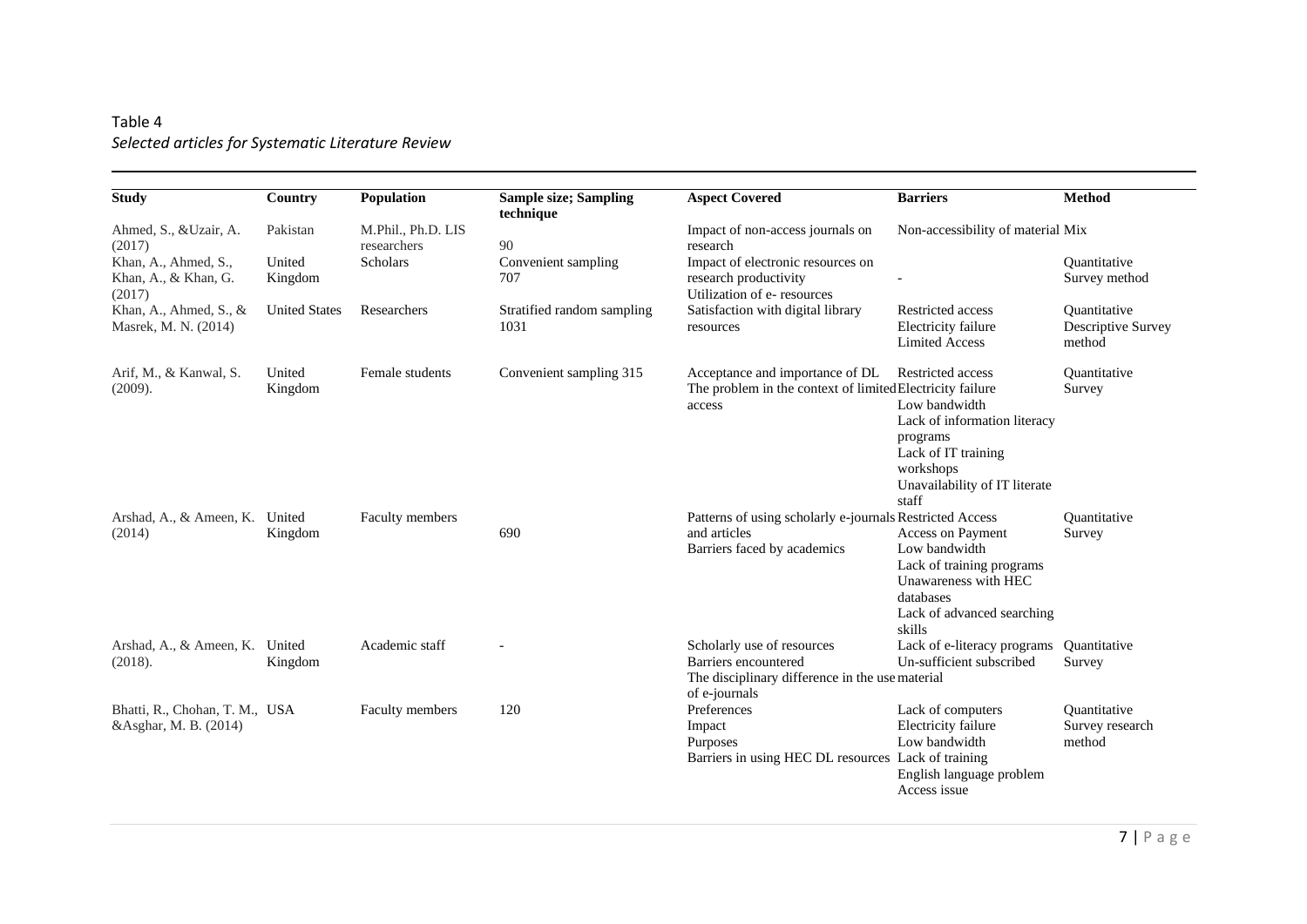| Iqbal, M. J., Akhtar, N., & Pakistan<br>Muhammad, S. (2017). |            | <b>HEC DL</b> visitors                                 | 128<br>Convenience sampling | Satisfaction of users with HEC DL -<br>services                                                                  |                                                                                                                                                                                                                                | Quantitative                  |
|--------------------------------------------------------------|------------|--------------------------------------------------------|-----------------------------|------------------------------------------------------------------------------------------------------------------|--------------------------------------------------------------------------------------------------------------------------------------------------------------------------------------------------------------------------------|-------------------------------|
| Hussain, M. (2019).                                          | Pakistan   | Faculty members and<br>students                        | 177                         | Awareness<br>Purposes of using e-resources                                                                       | Low bandwidth<br>Inadequate IT infrastructure Survey<br>Non-availability of<br>computers                                                                                                                                       | <b>Ouantitative</b>           |
| Khan, A., & Ahmed, S.<br>(2016).                             | Pakistan   | Masters and Ph.D.<br>students                          | Random sampling<br>196      | The disciplinary difference in use<br>patterns<br>Purposes of usage<br>Barriers faced in using e-resources       | $\overline{\phantom{a}}$                                                                                                                                                                                                       | <b>Ouantitative</b><br>Survey |
| Khan, A., & Ahmed, S.<br>(2020)                              | <b>USA</b> | MS/MPhil & Ph.D.<br>researchers                        | Random sampling<br>1031     | Use and accessibility of e-journals<br>and databases<br>Preferences of resources<br><b>Barriers</b>              | Restricted access<br>Low internet Bandwidth<br>Un-awareness with HEC<br>digital library resources<br>Lack of training<br>IP based access                                                                                       | <b>Ouantitative</b>           |
| Warraich, N. F., & Ameen, UK<br>K. (2008)                    |            | LIS professionals                                      | 75                          | Librarians' usage/ satisfaction/<br>perception regarding HEC digital<br>library program                          | Lack of online searching<br>skills<br>Lack of training programs                                                                                                                                                                | Mix method                    |
| Sultan, M., &Rafiq, M.<br>(2021).                            | UK         | HEC recognized<br>University libraries                 | 88                          | Awareness/opportunities/challenges                                                                               |                                                                                                                                                                                                                                | Quantitative                  |
| Rafique, A., Ameen, K., & UK<br>Arshad, A. (2019).           |            |                                                        | $\overline{a}$              | Patterns of e-journals use<br>Most and least used database                                                       |                                                                                                                                                                                                                                | Quantitative                  |
| Shafiullah, M. F. (2011). Pakistan                           |            | <b>Head Libraries</b>                                  | 15                          | Explore HEC digital library<br>resources and services<br>Perception of head librarians about<br>their usefulness |                                                                                                                                                                                                                                | Ouantitative                  |
| Rafi, M., JianMing, Z., & UK<br>Ahmad, K. (2019).            |            |                                                        | 52                          | Effectiveness of the use of HEC DL Lack of technological                                                         | infrastructure<br>Lack of digital literacy<br>Unavailability of qualified<br>and trained staff to assist<br>Inadequate technical<br>infrastructure<br>Involvement of non-<br>professional administrators<br>in decision making | <b>Ouantitative</b>           |
| Safdar, M., &Rehman, S. USA<br>U. (2015)                     |            | LIS professionals &<br>library users                   | Convenience sampling 400    | Users' perception regarding<br>awareness/purpose/problem/<br>satisfaction with PRR                               | $\overline{\phantom{a}}$                                                                                                                                                                                                       | Quantitative                  |
| Mubeen, I., Soroya, S. H., UK<br>& Mahmood, K. (2021)        |            | Post graduate research Convenient sampling<br>students |                             | Factors encourage and discourage<br><b>HEC DL</b>                                                                | Electricity failure<br>Low internet Bandwidth                                                                                                                                                                                  | <b>Quantitative</b>           |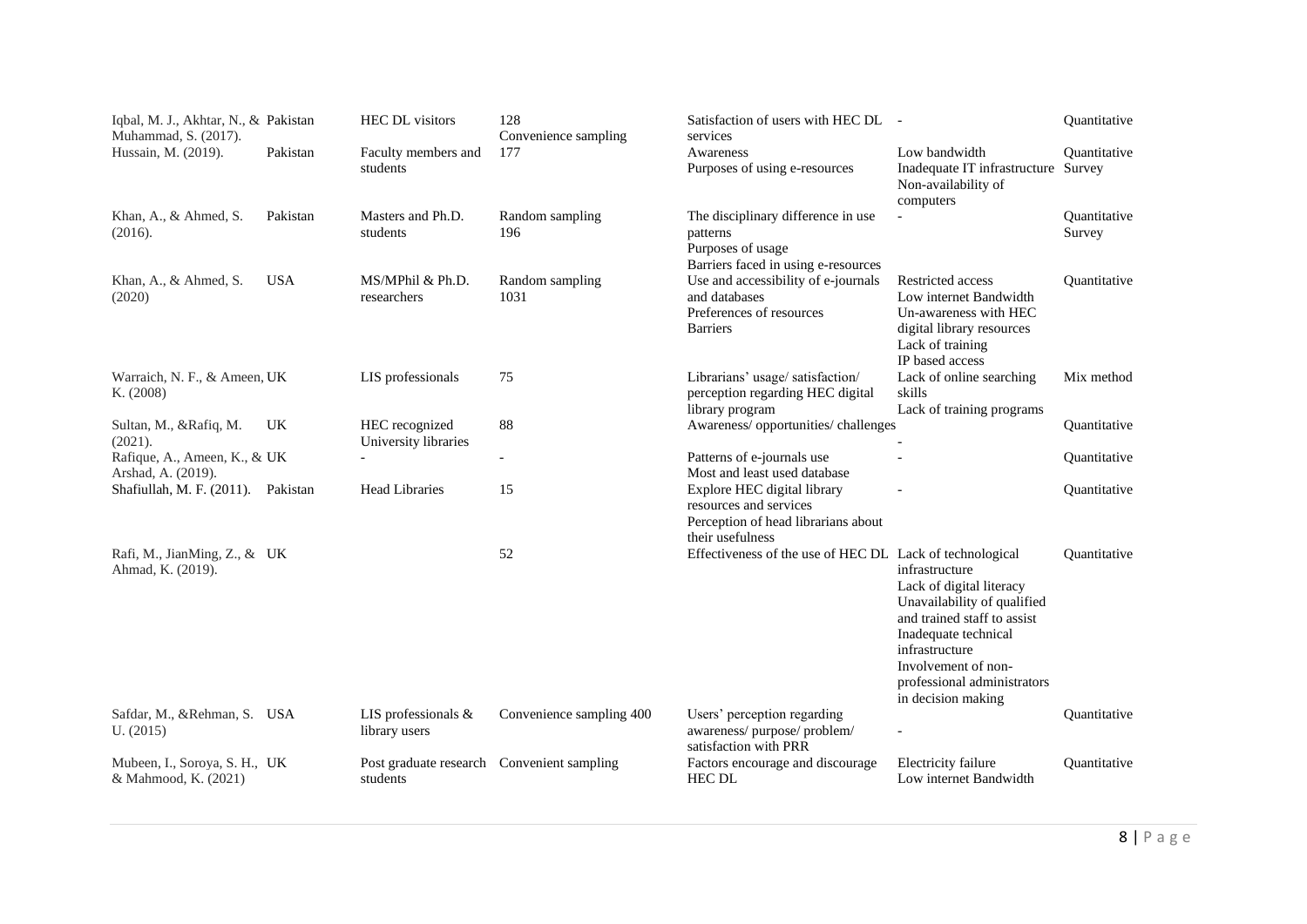| Sadruddin, M. M. (2015). Pakistan           |          | Faculty members                          | Random sampling<br>40            | Awareness and purposes of using<br><b>HEC DL</b>                   | Non-availability of archival<br>publications<br>Access issue<br>Lack of technical expertise                                                                                                                                                                                                                                                                  | Mix method                          |
|---------------------------------------------|----------|------------------------------------------|----------------------------------|--------------------------------------------------------------------|--------------------------------------------------------------------------------------------------------------------------------------------------------------------------------------------------------------------------------------------------------------------------------------------------------------------------------------------------------------|-------------------------------------|
| Warraich (2018).                            | Pakistan | LIS scholars                             | Stratified random sampling<br>75 | Perception, use, satisfaction with e-<br>resources                 |                                                                                                                                                                                                                                                                                                                                                              | Mix method                          |
| Khan, A., $&$ Ahmed, S.<br>(2013)           | UK.      | Research scholars of<br>MS/MPhil and PhD | Stratified random sampling<br>14 | Research scholar's satisfaction and<br>their research productivity | Lack of training<br>Lack of awareness regarding Descriptive survey<br>RSS and email alerts<br>Non-cooperative library staff<br>IP based access<br>Electricity failure<br>Low internet bandwidth<br>Lack of advance searching<br>skills<br>Restricted access<br>Lack of computers<br>Non-availability of archival<br>and mostly used<br>publications/journals | Quantitative<br>research            |
| Warraich, N. F., & Ameen, UK<br>K. $(2010)$ |          | LIS professionals                        | Stratified random sampling<br>75 | Perception regarding use and<br>satisfaction with HEC DL           |                                                                                                                                                                                                                                                                                                                                                              | Mix method<br>Multi method approach |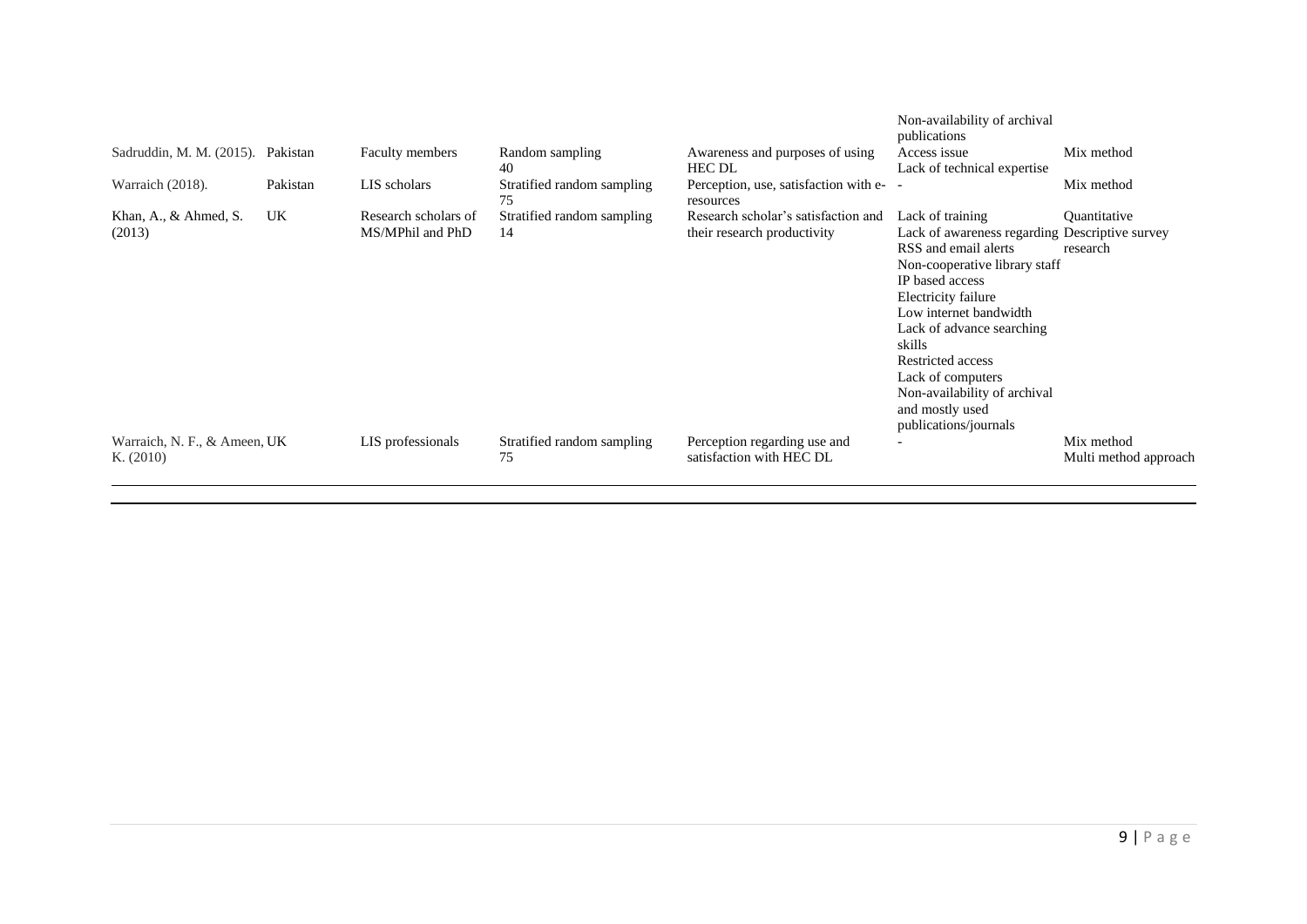Table 5 *Purposes of utilizing HEC Resources* and Services

| <b>Studies</b>                                   | <b>Purposes</b>                                                                                                                                                        |
|--------------------------------------------------|------------------------------------------------------------------------------------------------------------------------------------------------------------------------|
| Khan, A., Ahmed, S., Khan, A., & Khan, G. (2017) | a) Engineering students were using DLR resources for academic purposes.                                                                                                |
| Khan, A., Ahmed, S., & Masrek, M. N. (2014)      | For academic purposes were using:<br>1) HEC e-databases,<br>2) e-books<br>3) e-Journals                                                                                |
| Arshad, A., & Ameen, K. (2018).                  | a) The academic staff was using HEC digital library resources for research<br>purposes<br>b) To improve their teaching experiences<br>c) To meet their scholarly needs |
| Hussain, M. (2019).                              | a) The students were using DLRs to prepare class lessons, assignments as<br>well as for research purposes.                                                             |
| Sadruddin, M. M. (2015).                         | a) For research purposes<br>b) Prepare assignments<br>c) Authentic resources to meet information needs                                                                 |
| Sheikh, A. (2017)                                | a) To get authentic open access required material                                                                                                                      |
| Khan, A., & Ahmed, S. (2013).                    | a) Research purposes<br>b) Accelerate research quality                                                                                                                 |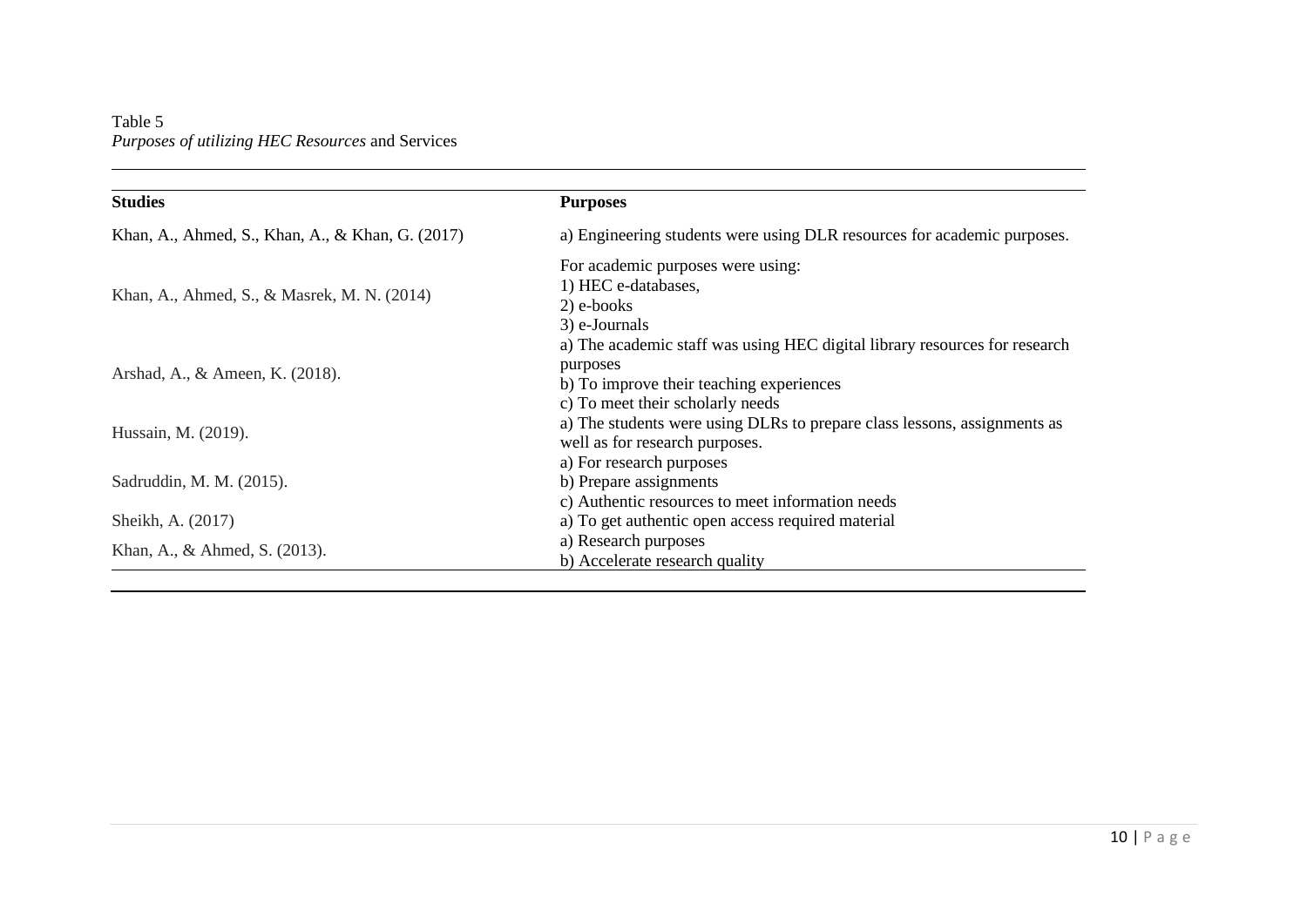*Challenges being faced by the DL users:* The studies highlighted challenges that hinder the way of the utilization of HEC digital library resources. The most prominent factor was lack of training/ orientation programs, restricted access, low bandwidth, electricity failure, unawareness about the HEC digital library, non-cooperative and non-IT literate staff. Other prominent factors included lack of advanced searching skills, insufficient IT infrastructure, and access issues. Few studies have reported a lack of computer and IT skills, lack of information literacy programs, and non-availability of archival material (Figure 1).



Figure 2. Challenges encountered in the utilization of HEC DL resources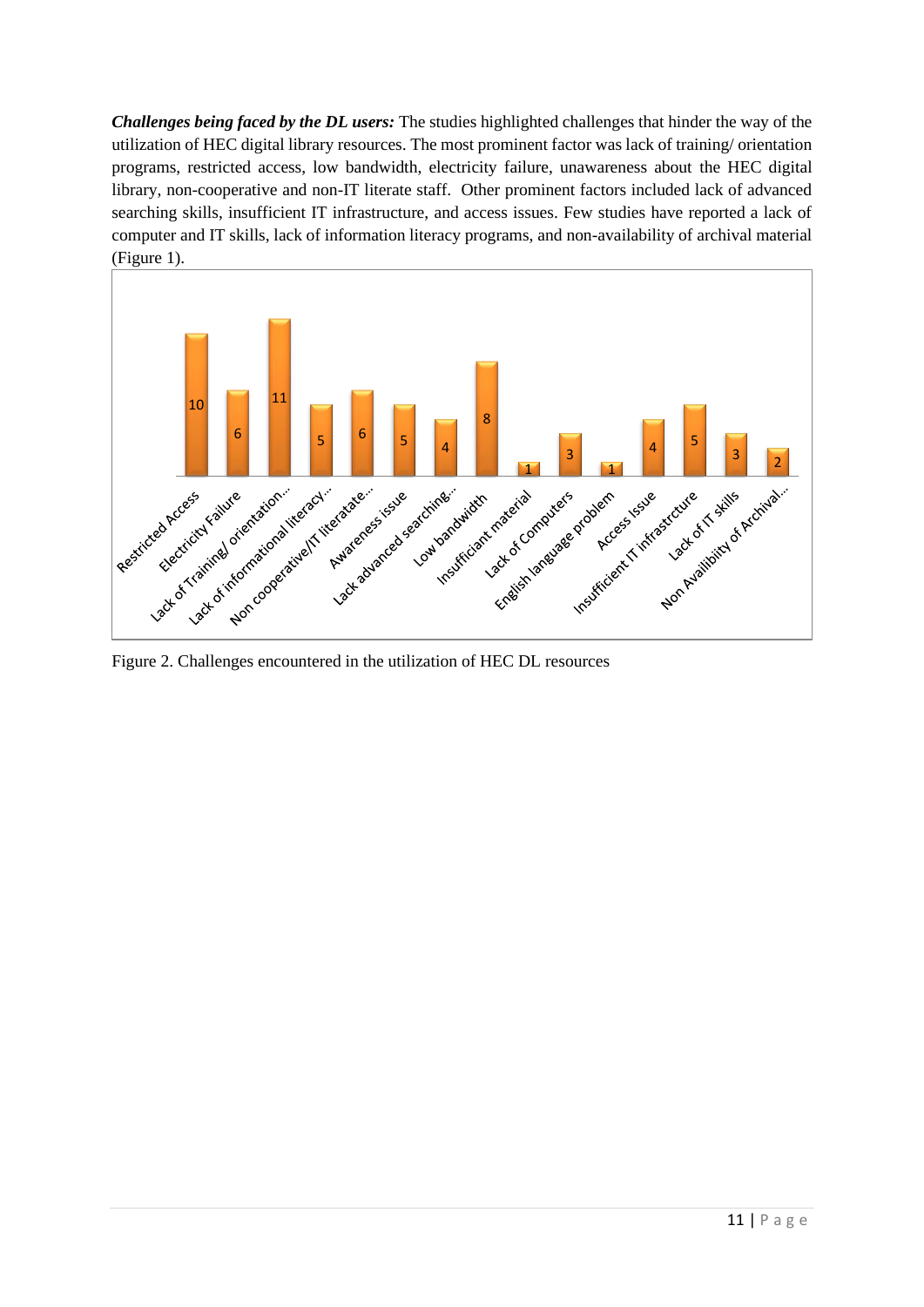| <b>Studies</b>                                                    | <b>Satisfaction with NDLP Resources and Services</b>                                                                                                                                                                                                                                                                                                                                                                                                                                          |
|-------------------------------------------------------------------|-----------------------------------------------------------------------------------------------------------------------------------------------------------------------------------------------------------------------------------------------------------------------------------------------------------------------------------------------------------------------------------------------------------------------------------------------------------------------------------------------|
| Ahmed, S., & Uzair, A. (2017)                                     | Not satisfied<br>Non-accessible require articles puts a destructive<br>impact on the researcher and the research outcomes.                                                                                                                                                                                                                                                                                                                                                                    |
| Khan, A., Ahmed, S., Khan, A., & Khan, G.<br>(2017)               | a) The researchers were satisfied with the NDL<br>resources and services<br>b) DLR have a positive impact on the research output                                                                                                                                                                                                                                                                                                                                                              |
| Khan, A., Ahmed, S., & Masrek, M. N.<br>(2014)                    | a) The students were satisfied with DLRs                                                                                                                                                                                                                                                                                                                                                                                                                                                      |
| Arif, M., & Kanwal, S. (2009).<br>Arshad, A., & Ameen, K. (2018). | a) The researchers were not satisfied with the<br>available resources offered by HEC digital library.<br>The restricted access of DLRs negatively impacts the<br>research output.<br>a) The academic staff was more satisfied with HEC<br>resources especially the e-journals more useful in<br>their research activities.<br>b) The teaching community was more satisfied with<br>DLRs and considered them a positive factor<br>impacting their teaching experiences and research<br>output. |
| Hussain, M. (2019).                                               | a) Satisfied with DLRs.                                                                                                                                                                                                                                                                                                                                                                                                                                                                       |
| Khan, A., & Ahmed, S. (2016).                                     | a) The engineering students reported that the use of<br>DLRs puts a significant impact on their research work<br>and they were satisfied with the available resources.<br>a) Satisfied with DLRs as it puts a positive impact on                                                                                                                                                                                                                                                              |
| Rafi, M., JianMing, Z., & Ahmad, K. (2019).                       | research output<br>a) Satisfied due to its positive impact on research                                                                                                                                                                                                                                                                                                                                                                                                                        |
| Sadruddin, M. M. (2015).                                          | output                                                                                                                                                                                                                                                                                                                                                                                                                                                                                        |
| Iqbal, M. J., Akhtar, N., & Muhammad, S.<br>(2017).               | a) The users were not so much satisfied with the<br>DLRs and services                                                                                                                                                                                                                                                                                                                                                                                                                         |
| Shafiq, H., & Wani, Z. A. (2018)                                  | a) researchers were satisfied with PRR                                                                                                                                                                                                                                                                                                                                                                                                                                                        |
| Khan, A., & Ahmed, S. (2013).                                     | a) Satisfied with offered resources<br>b) Satisfied with the resources interface<br>c) Display of search results<br>d) Satisfied with the provided information                                                                                                                                                                                                                                                                                                                                |
| Rafique, A., Ameen, K., & Arshad, A.<br>(2019).                   | a) students of engineering were more satisfied with<br>the resources provided by ScienceDirect, Springer,<br>Emerald, and Wiley                                                                                                                                                                                                                                                                                                                                                               |
| Warraich, N. F., & Ameen, K. (2008).                              | a) LIS professionals were extremely satisfied with the<br>offered resources                                                                                                                                                                                                                                                                                                                                                                                                                   |
| Warraich, N. F., & Ameen, K. (2010)                               | a) researchers were more satisfied with e-journals<br>than e-books                                                                                                                                                                                                                                                                                                                                                                                                                            |
| Bhatti, R., Chohan, T. M., & Asghar, M. B.<br>(2014)              | a) Not satisfied                                                                                                                                                                                                                                                                                                                                                                                                                                                                              |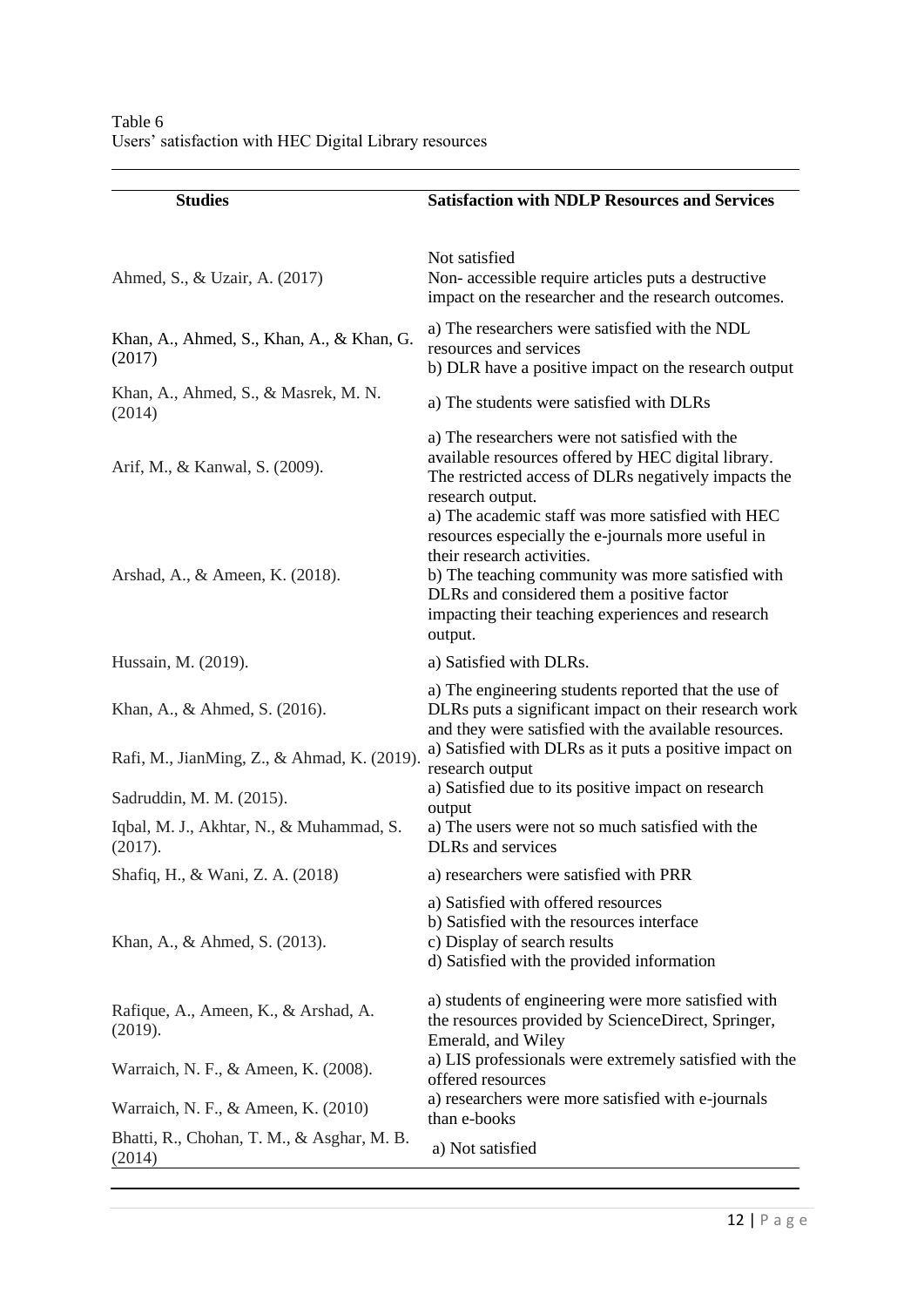#### **Discussion**

This study revealed that most of the population of selected studies were using HEC DLR for academic and research purposes (Arshad & Ameen, 2018; Hussain, 2019; Khan & Ahmen, 2013; Sadruddin, 2015). The researchers were accessing digital contents of the Pakistan research repository considering it as an important source that might be utilized for research purposes (Safdar, 2015; Shafiq & Wani, 2018; Warraich, 2008). The current study also explored that majority of the population of the selected studies were satisfied with the resources offered by the HEC digital library (Arif, 2009; Arshad, 2018; Iqbal, 2017; Hussain, 2019; Khan, 2016 a; 2017 b; Sahifullah, 2011; Warraich, 2018). Out of 22 selected studies, 16 studies dealt with the user's satisfaction with HEC DL. Furthermore, most of the researchers/ faculty members were satisfied with the offered HEC resources while some users have shown their dissatisfaction. There was a positive correlation between their research output and HEC DL resources (Ahmed & Uzair, 2017; Arshad & Ameen, 2018; Khan et al., 2017; Rafi, JianMing & Ameen, 2019; Sadruddin, 2018). However, limited, or restricted access harmed the research output of the researchers (Arif & Ameen, 2009). The researchers also showed their satisfaction with the users' interface as well (Khan & Ahmed, 2013). Overall satisfaction level was good with the available resources. However, few studies (Ahmed, 2017; Arif, 2009; Bhatti, 2014; Iqbal, 2017) reported the low or no satisfaction of the users with the offered resources and services of the HEC digital library. This study also explored that the researchers preferred to use HEC resources due to their authenticity (Sheikh, 2007). The preferred sources for academic researchers and scientists were e-journals and were more satisfied with e-journals than eBooks (Brennan *et al.,* 2002; Grefsheim & Rankin, 2007; Tenopir *et al.,* 2009; Warraich, 2010). Zhang and Kudva (2014) reported the use of eBooks in US academic institutes is in the infancy stage.

The included articles reported several challenges that researchers faced in the utilization of HEC Digital Library resources. These challenges include lack of awareness, slow internet speed, lack of searching skills, lack of IT/ ICT training, electric breakdown, restricted access, and within-campus access were the dominant and major factors that were hindering the way of proper utilization of HEC digital library resources. Consequently, the unavailability of computers and untrained and non-cooperative staff is also a factor that has a negative influence in the same context (Bhatti, 2014; Hussain, 2019; Khan, 2013). Furthermore, several LIS experts reported that the lack of training and skills to search and use online resources are the major causes behind the proper utilization of HEC DL resources (Arif  $\&$ Kanwal, 2009; Arshad & Ameen, 2014; Bhatti, 2014; Khan & Ahmed, 2020, 2013; Khan, Ahmed & Masrek, 2014; Rafi, Ahmed & Ming, 2020; Warraich & Ameen, 2008; Warraich & Tahira, 2009) They further advocated the importance of ICT pieces of training to cope up with this issue. Some studies also documented that the low bandwidth or internet speed is one of the challenges that hinder the way of proper utilization of HEC Digital Library resources (Arif & Kanwal, 2009; Arshad & Ameen, 2014; Hussain, 2019; Khan & Ahmed, 2013a, 2020b; Mubeen, Soroya & Mahmood, 2021; Shafiq & Wani, 2018; Warraich & Tahira, 2009). The time taking downloading and browsing process is collectively the cause behind it. Researchers also addressed that electricity failure (Arif & Kanwal, 2009; Bhatti, Chochan & Asghar, 2014; Khan, Ahmed & Mesrek, 2014, 2013; Shafiq &Wani, 2018; Warraich & Tahira, 2009), unawareness, lack of information literacy skills and inefficiency in using advance searching skills causes the low utilization of DL resources (Arif & Kanwal, 2009; Arshad &Ameen, 2014; Khan & Ahmad, 2013; Rafi, Ahmad & Ming, 2020; Warraich & Ameen, 2008). This study also depicts that limited access and IP based access is also stumbling blocks in the effective use of HEC digital library resources (Arshad & Ameen, 2014; Khan & Ahmad, 2020; Warraich & Tahira, 2009; Shafiq & Wani, 2018; Rafi, Ahmad & Ming, 2020). Hence, researchers believe that these issues are the main causes that divert the users' attention from HEC digital library resources to freely available internet resources (Saddique, 2006).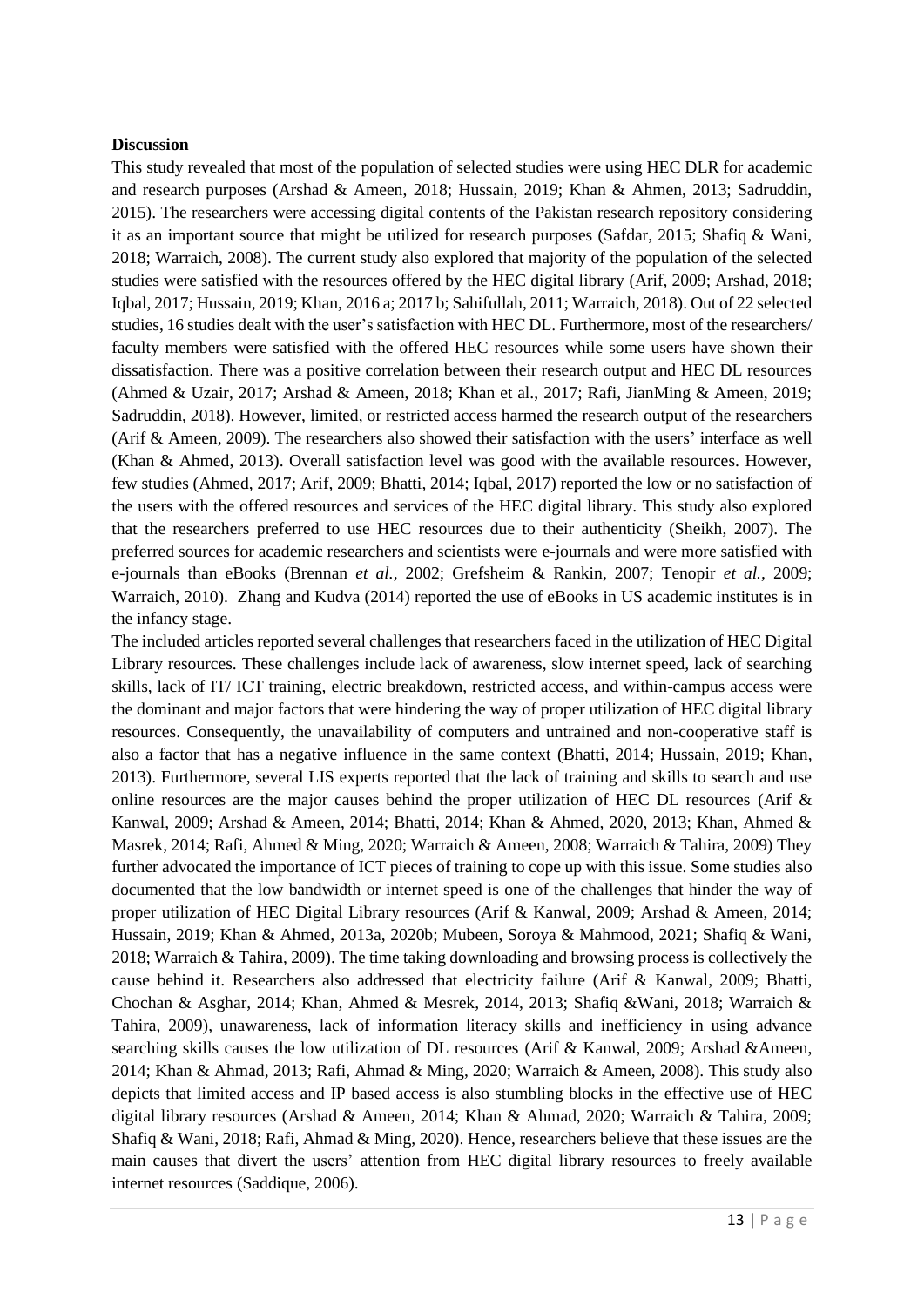Other extracted challenges from the selected studies were English language problem, lack of computers/ computer labs, inadequate IT infrastructure, non-cooperative and untrained library staff, lack of IT and technical skills and restricted access, dissatisfaction with the available resources, unavailability of required resources proves a challenge for them that influenced their priority regarding the use of NDL resources. Moreover, the findings of this study show most of these studies were quantitative and used stratified random sampling to achieve their research objectives. The major population of the selected studies comprised of Masters/Ph.D. students. Some studies evaluated the perception of the faculty members and LIS professionals about HEC digital library resources (Arshad, 2018; Bhatti, 2014; Hussain, 2019; Sadruddin, 2015; Safdar, 2015; Shafiullah, 2011 and Warraich, 2008). The analysis of these studies shows that the motivating factor for researchers to use HEC DLR/S was the authenticity or accuracy of resources that resulted in positive research output.

# **Limitations and future research directions**

The search was limited to the articles published in English. There might be other relevant articles published in other languages that have not been included in the present study. The present study was limited to the services provided by HEC to accelerate research productivity. Several studies can be conducted to create awareness in researchers about the HEC services specifically designed to meet the information needs of the researchers. The present study has included the results of Web of Science, Google Scholar, and LISTA, another study can be conducted by increasing the scope of the present study.

#### **Conclusion**

Digital library resources have highly affected the changing environment of higher education both in developed and underdeveloped countries (Bhatti, 2014). This study was undertaken to investigate the purposes behind the usage of HEC digital library resources and services as well as the satisfaction level of the users with offered resources and services. The study also aimed to highlight certain barriers to the proper utilization of HEC digital library resources and services. HEC has spent a heavy amount on the digital library program and is still taking the best possible initiates to inculcate the research culture in Pakistan. It is addressing their information needs with the provision of authentic resources. The study has highlighted the user's satisfaction level with the usage of the HEC digital library (Arshad & Ameen, 2018; Hussain, 2019; Khan, Ahmed & Masrik, 2014; Khan & Ahmed, 2016; Shafiq & Wani, 2018). It has also exposed the challenges that hinder the way of proper utilization of the resources. Though, the study has shown a positive and satisfied behavior of the researchers in the context of the available HEC DL resources and has also pointed out several barriers that affect the use of HEC DL. One of the most highlighted factors reported in most of the studies was the lack of ICT pieces of training and orientation sessions. The users were neither fully aware of the available resources and services nor had capabilities to use and search for their required resources independently. Other highlighted factors were restricted access and low bandwidth. HEC can take initiatives by considering the hindrances that are impacting the main objective of HEC, which is to provide not only authentic resources but also inculcate research culture into its community in the light of the present study. Following are the implications of the study: -

- 1- The study will help HEC to plan and take required initiatives by considering the satisfaction level of the researchers/users with offered resources as well as the issues and problems faced by them that hinder the way of proper or no utilization of HEC digital library resources.
- 2- The findings of the study will help the university authorities in understanding the usability of HEC digital library resources and in planning the deliverance of those resources by considering all those issues highlighted in the present study. This will pave the way to serve the researchers by removing all the obstacles.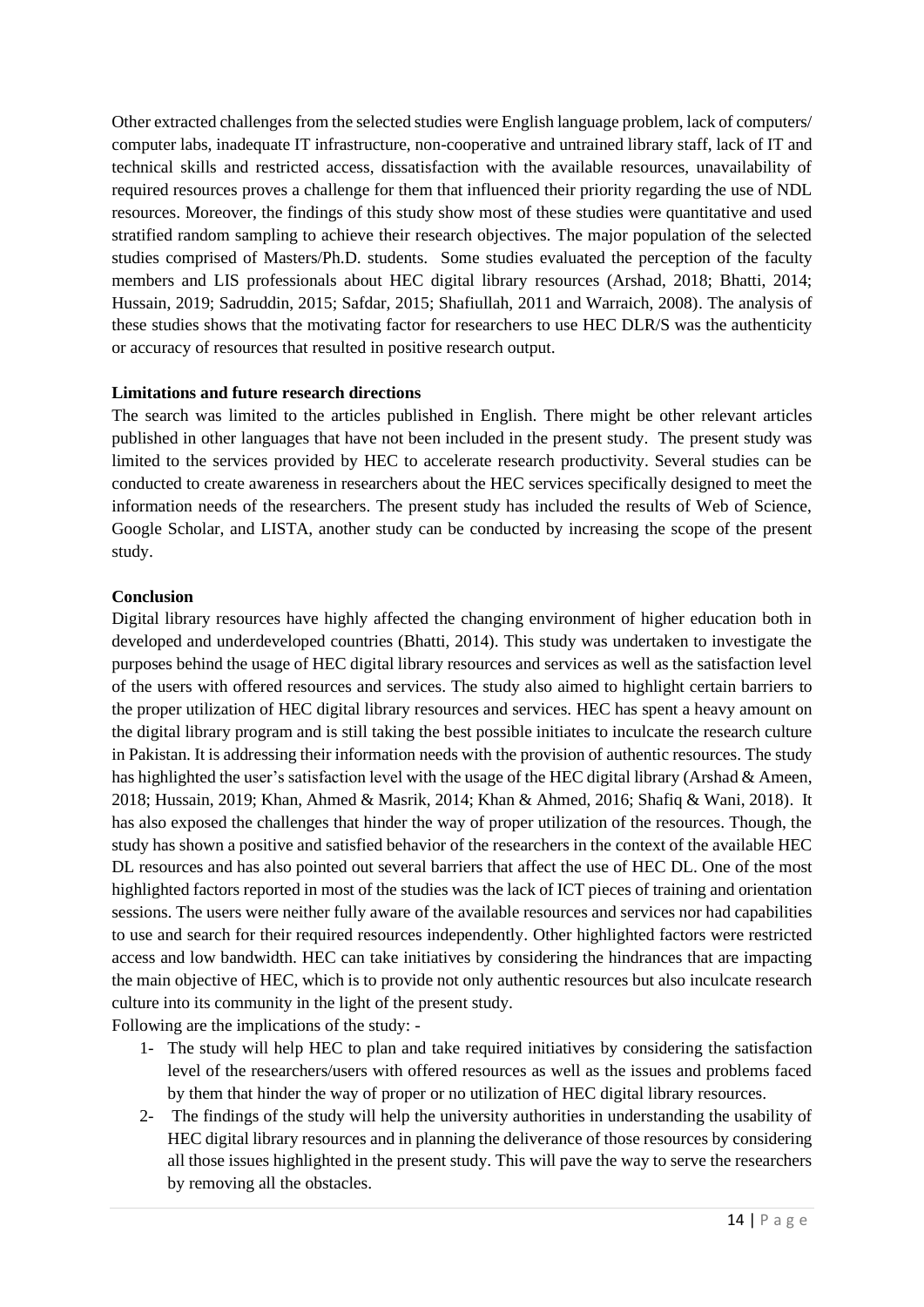3- The results will help the web designers and managers of digital libraries to know the factors that are negatively affecting the use of digital libraries through users' perceptions and their satisfaction with the resources.

#### **Following are the recommendations after considering the previous studies**

The library administrators should spend a huge amount on the subscription of the most relevant databases keeping in view the offered disciplines of their respective institutes. The library staff should strengthen their ICT skills to support the students/ researchers as well as HEC should design and conduct training and awareness sessions for librarians and students to change the alarming situation. HEC should market its resources and services so that awareness levels among the scholarly community may be increased. HEC must involve institutions, administrators, and librarians in policymaking and planning regarding its resources and services so that it may become able to offer its resources more effectively and without facing any hindrance. Librarians must provide orientation sessions to the users so that they may utilize the HEC digital library resources more effectively. The supervisors/ professors should be fully aware of the HEC digital library resources and should create awareness among their students. Information literacy programs and capacity-building training should be designed to inculcate information literacy skills into researchers as well as to make them information literate. The institutions should pay proper attention to the solid IT/ ICT infrastructure. Off-campus, access should be ensured to resolve the issue of access. Further studies must be carried out using the qualitative or mixed-method to get more insight into the situation that will help in understanding the phenomenon.

#### **Reference**

- Abbas, A., & Faiz, A. (2013). The usefulness of digital and traditional libraries in higher education. *International Journal of Services Technology and Management, 19*(1-3), 149-161.
- Ahmed, S., & Uzair, A. (2017). The impact of non-accessible library and information science journals on research productivity in Pakistan. *Pakistan Journal of Information Management and Libraries, 18*(2), 40-57.
- Ali, M., Jan, T., & Jan, S. U. (2015). Awareness & utilization of electronic information resources among medical students. *Journal Of Medical Sciences, 23*(4), 238-241.
- Alzaza, N. S., & Zulkifli, A. N. (2007). Mobile-based library loan service (MBLLS). *Proceedings of the Rural ICT Development Conference*, (pp. 1-8). Executive Development Centre (EDC), Sintok, Malaysia. http://najishukri.files.wordpress.com/2010/05/pape rmblls.pdf
- Arif, M., & Kanwal, S. (2009). Acceptance of digital library among female students and effects of limited access of digital library on their performance in research work: a case of International Islamic University. *The International Information & Library Review, 41*(3), 122-128.
- Arshad, A., & Ameen, K. (2014). Academics' use of scholarly e-journals*:* a case of the university of Punjab*.* Paper presented at the European Conference on Information Literacy, 492, 652-662.
- Arshad, A., & Ameen, K. (2018a). Academic scientists' scholarly use of information resources in the digital environment: perceptions and barriers. *Global Knowledge, Memory and Communication*, 67(6/7), 467-483.
- Arshad, A., & Ameen, K. (2018b). Usefulness of e-journals consortium in Pakistan: academic staff's perceptions and expectations. *Serials Review, 44*(4), 275-281.
- Bhatti, R., Chohan, T. M., & Asghar, M. B. (2014). HEC Digital library and higher education: trends and opportunities for faculty members at the Islamia University of Bahawalpur, South Punjab, Pakistan. *Library Philosophy and Practice*. 1059.
- Boynton, P. M., & Greenhalgh, T. (2004). Selecting, designing, and developing your questionnaire. *BMJ, 328*(7451), 1312-1315.
- Hussain, M. (2019). Use of electronic information resources by teachers and students: a study of Khushal Khan Khattak University Karak, Pakistan. *Journal of Information Management and Library Studies, 2*(1), 35-51.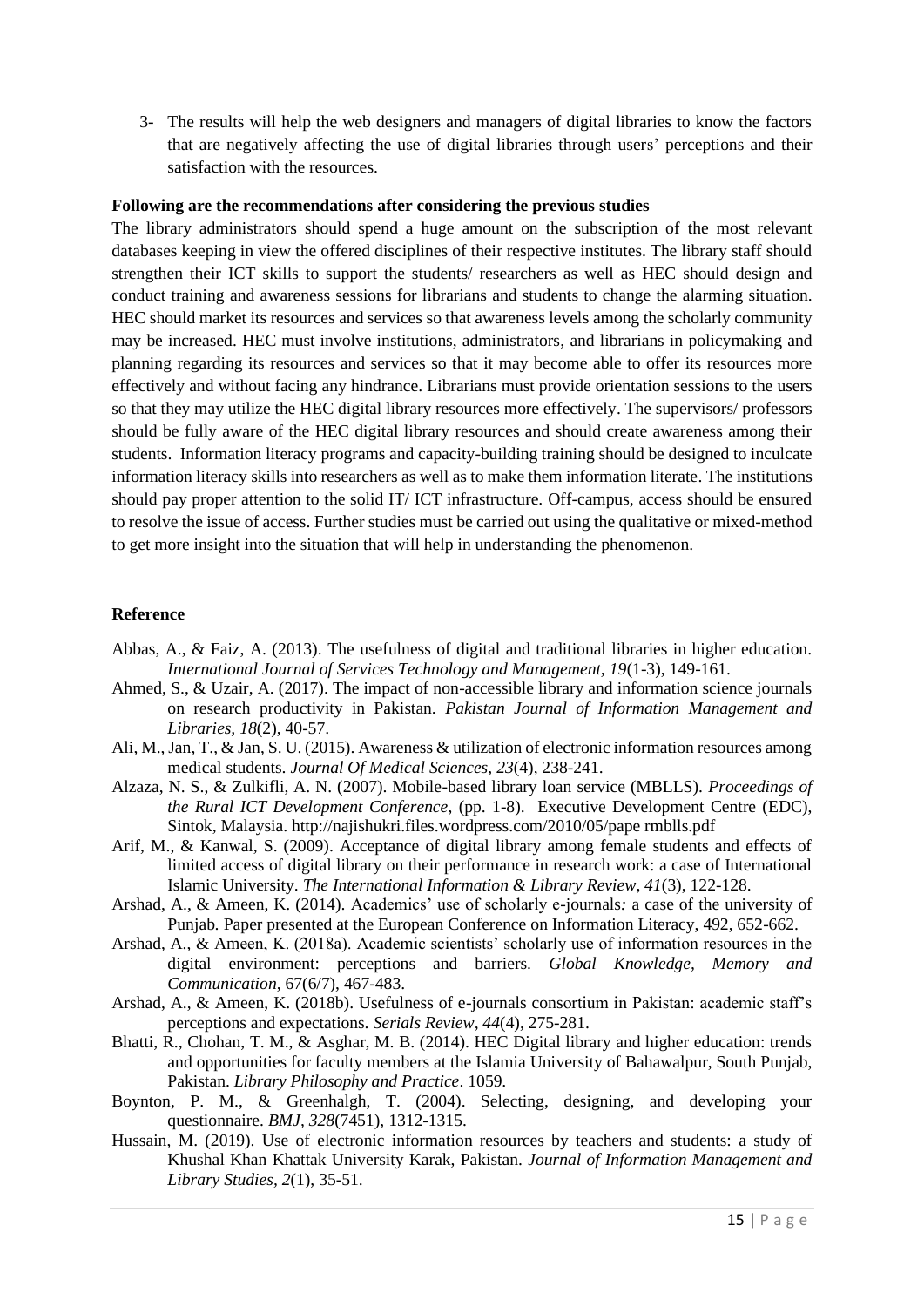- Iqbal, M. J., Akhtar, N., & Muhammad, S. (2017). Scholars perceptions about HEC library resources and services: A survey of user's satisfaction. *Pakistan Library & Information Science Journal, 48*(2).
- Iqbal, M. J., Muhammad, S., & Akhtar, N. (2016). A quantitative analysis of digital library & IT facilities in Pakistani University Libraries: A case study. *Pakistan Library & Information Science Journal, 47*(1).
- Khan, A., & Ahmed, S. (2013). The impact of digital library resources on scholarly communication: challenges and opportunities for university libraries in Pakistan. *Library Hi Tech News*, *30*(8), 12-29.
- Khan, A., & Ahmed, S. (2016). The impact of digital library resources' usage on research productivity: a study among engineering students in Pakistan. *Pakistan Journal of Information Management and Libraries, 17*, 174-183.
- Khan, A., & Ahmed, S. (2020). Usage of e-databases and e-journals by research community in Pakistani Universities: issues and perspectives, *Library Philosophy and Practice*, 4570.
- Khan, A., & Qutab, S. (2016). Understanding research students' behavioural intention in the adoption of digital libraries: A Pakistani perspective. *Library Review*, *65*(4/5), 295-319.
- Khan, A., Ahmed, S., & Masrek, M. N. (2014). Scholars' satisfaction with digital library collection and gaps in the provision of effective information resources and services: a Pakistani perspective. *Journal of Electronic Resources Librarianship, 26*(4), 250-267.
- Khan, A., Ahmed, S., Khan, A., & Khan, G. (2017). The impact of digital library resources usage on engineering research productivity: an empirical evidences from Pakistan. *Collection Building*, *36*(2), 37-44.
- Kitchenham, B. (2004). Procedures for performing systematic reviews. *Keele, UK, Keele University, 33*(2004), 1-26.
- Licklider, J. C. R., & Clapp, V. W. (1965). *Libraries of the Future* (Vol. 2): MiT Press Cambridge, MA.
- Liu, Z., & Luo, L. (2011). A comparative study of digital library use: factors, perceived influences, and satisfaction. *The Journal of Academic Librarianship, 37*(3), 230-236.
- Moher, D., Liberati, A., Tetzlaff, J. and Altman, D.G. (2009), Preferred reporting items for systematic reviews and meta-analyses: the PRISMA statement, *Journal of Clinical Epidemiology*, *62*(10), 1006-1012.
- Mubeen, I., Soroya, S. H., & Mahmood, K. (2021). Identifying the factors influencing digital library use among research students: a case of National Digital Library of Pakistan. *Digital Library Perspectives*, *37*(3), 192-208.
- Pavani, A. M. (2007). The role of digital libraries in higher education. *International Conference on Engineering Education, Rio de Janeiro, Brazil. [http://www.ineer.](http://www.ineer/) org/Events/ICEE2007/papers/637. pdf.*
- Rafi, M., JianMing, Z., & Ahmad, K. (2019). Evaluating the impact of digital library database resources on the productivity of academic research. *Information discovery and delivery*, *47*(1), 42-52.
- Rafique, A., Ameen, K., & Arshad, A. (2019). Use patterns of e-journals among the science community: a transaction log analysis. *The Electronic Library*, *37*(4), 740-759.
- Saddique, A. (2006). Status of the services of the information resource centre, University of the Punjab: an appraisal", unpublished Master's thesis, University of the Punjab, Lahore.
- Sadruddin, M. M. (2015). Contribution of digital libraries and its role in reaping quality researches in Pakistan-challenges and opportunities. *Pakistan Library & Information Science Journal, 46*(1).
- Safdar, M., & Rehman, S. U. (2015). Users' perception and satisfaction with higher education commission Pakistan research repository (PRR): problems and opportunities. *Library Philosophy and Practice,* 1271.
- Shafiq, H., & Wani, Z. A. (2018). Assessment of Search Interface of Information Retrieval Systems A case study of select academic databases. Paper presented at the 2018 5<sup>th</sup> International *Symposium on Emerging Trends and Technologies in Libraries and Information Services (ETTLIS).*
- Shafiullah, M. F. (2011). Digital library services of Higher Education Commission in Pakistan. *Pakistan Library and Information Science Journal, 42*(2), 12-28.